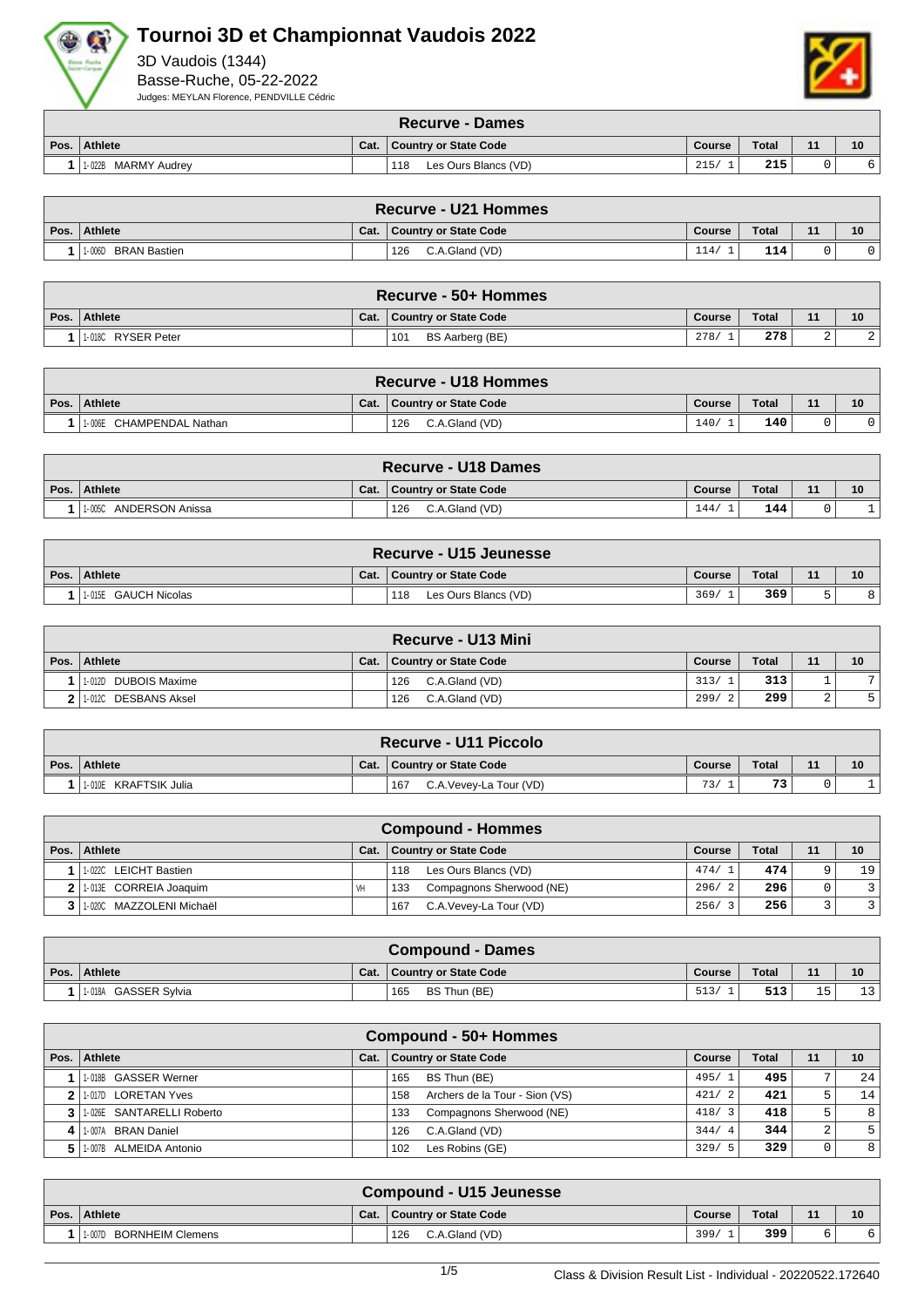



|                     |      | <b>Compound - U15 Jeunesse</b> |        |              |   | Continue |
|---------------------|------|--------------------------------|--------|--------------|---|----------|
| Pos. Athlete        | Cat. | Country or State Code          | Course | <b>Total</b> |   | 10       |
| 1-007C GASSER Ethan |      | C.A.Gland (VD)<br>126          | 225/   | 225          | ▵ |          |

|                                   |      | <b>Barebow - Hommes</b>               |        |              |        |                |
|-----------------------------------|------|---------------------------------------|--------|--------------|--------|----------------|
| Pos.   Athlete                    | Cat. | <b>Country or State Code</b>          | Course | <b>Total</b> | 11     | 10             |
| 1-001E NOWAK Maxime               |      | Archers de la Tour - Sion (VS)<br>158 | 293/1  | 293          | $\sim$ | 4 <sup>1</sup> |
| 2 1.015D GAUCH Daniel             |      | Les Ours Blancs (VD)<br>118           | 244/2  | 244          | $\sim$ | 7              |
| <sup>1</sup> 1-014D DARBRE Cédric |      | Les Loups du Jorat (VD)<br>215        | 187/   | 187          |        |                |

|    | <b>Barebow - Dames</b>            |      |                                    |               |              |          |                |  |  |  |  |  |
|----|-----------------------------------|------|------------------------------------|---------------|--------------|----------|----------------|--|--|--|--|--|
|    | Pos. Athlete                      | Cat. | <b>Country or State Code</b>       | <b>Course</b> | <b>Total</b> | 11       | 10             |  |  |  |  |  |
|    | 1-010A MONTANGERO Aline           |      | Les Archers de l'Adret (VS)<br>198 | 303/1         | 303          | 0        | 4 <sup>1</sup> |  |  |  |  |  |
|    | 1-014C FEKA Linda                 |      | Les Ours Blancs (VD)<br>118        | 290/2         | 290          |          | 4 <sup>1</sup> |  |  |  |  |  |
|    | 1-014B GAUCH Magali               |      | Les Ours Blancs (VD)<br>118        | 209/3         | 209          | 2        | $\overline{2}$ |  |  |  |  |  |
|    | 1-009C KRAFTSIK Anne              |      | C.A.Vevey-La Tour (VD)<br>167      | 193/4         | 193          |          | $\overline{2}$ |  |  |  |  |  |
| 51 | 1-020A GAILLARD Denise            |      | Archers Asso. Apples (VD)<br>180   | 172/5         | 172          | $\Omega$ | $\overline{4}$ |  |  |  |  |  |
| 61 | 1-015B DI PIETRO DARBRE Catherine |      | Les Loups du Jorat (VD)<br>215     | 140/6         | 140          | 0        |                |  |  |  |  |  |

| <b>Barebow - U21 Dames</b> |      |                              |        |       |    |    |  |  |  |
|----------------------------|------|------------------------------|--------|-------|----|----|--|--|--|
| Pos. Athlete               | Cat. | <b>Country or State Code</b> | Course | Total | 11 | 10 |  |  |  |
| 11-008C BLASER Rebecca     |      | C.A.Gland (VD)<br>126        | 304/   | 304   | -  |    |  |  |  |

|                | Barebow - 50+ Hommes       |      |                                       |        |              |    |    |  |  |  |  |
|----------------|----------------------------|------|---------------------------------------|--------|--------------|----|----|--|--|--|--|
| Pos. $\vert$   | Athlete                    | Cat. | <b>Country or State Code</b>          | Course | <b>Total</b> | 11 | 10 |  |  |  |  |
|                | 1-010B MONTANGERO Thierry  |      | Les Archers de l'Adret (VS)<br>198    | 360/1  | 360          | 2  | 10 |  |  |  |  |
| 2 <sup>1</sup> | 1.001A CHABLAIS Ravmond    |      | A.C. Collombey (VS)<br>117            | 349/2  | 349          |    | 6  |  |  |  |  |
| 3 <sup>1</sup> | 11-001B DERRÉ Alain        |      | A.C.Fribourg (FR)<br>122              | 346/3  | 346          |    | 8  |  |  |  |  |
| $\vert$        | 1-017A BAUERMEISTER Cédric |      | Archers de la Saigne (JU)<br>155      | 313/4  | 313          | 2  |    |  |  |  |  |
| 51             | 1-017E DEBONS Pierre-Alain |      | Archers de la Tour - Sion (VS)<br>158 | 305/5  | 305          |    | 6  |  |  |  |  |

|              | Barebow - 50+ Dames         |      |                                       |            |              |    |                |  |  |  |  |
|--------------|-----------------------------|------|---------------------------------------|------------|--------------|----|----------------|--|--|--|--|
| Pos. $\vert$ | Athlete                     | Cat. | <b>Country or State Code</b>          | Course     | <b>Total</b> | 11 | 10             |  |  |  |  |
|              | 1-001D BONVIN Valérie       |      | 198<br>Les Archers de l'Adret (VS)    | 334/1      | 334          | ∠  | 5 <sup>1</sup> |  |  |  |  |
| $\mathbf{2}$ | 1-028B DUPRAZ Anne          |      | C.A.Gland (VD)<br>126                 | 324/2      | 324          |    |                |  |  |  |  |
|              | 3 1.027B SAVIOZ Caroline    |      | Archers de la Tour - Sion (VS)<br>158 | 321/       | 321          |    | 7              |  |  |  |  |
| $\mathbf{A}$ | 1-001C METRAILLER Dominique |      | Archers du Bisse (VS)<br>119          | 315/<br>-4 | 315          |    | 4 <sup>1</sup> |  |  |  |  |

| <b>Barebow - U18 Hommes</b> |      |                       |        |       |       |    |  |  |  |
|-----------------------------|------|-----------------------|--------|-------|-------|----|--|--|--|
| Pos. Athlete                | Cat. | Country or State Code | Course | Total | $-11$ | 10 |  |  |  |
| MERMINOD Loan<br>$1 - 027C$ |      | 126<br>C.A.Gland (VD) | 200/   | 200   |       |    |  |  |  |

| <b>Barebow - U15 Jeunesse</b> |      |                                |        |              |    |                |  |  |  |  |
|-------------------------------|------|--------------------------------|--------|--------------|----|----------------|--|--|--|--|
| Pos. Athlete                  | Cat. | Country or State Code          | Course | <b>Total</b> | 11 | 10             |  |  |  |  |
| 1-027E BALDI Etienne          |      | C.A. Vevey-La Tour (VD)<br>167 | 296/   | 296          |    |                |  |  |  |  |
| l 1-005D HOFER Noémie         |      | C.A.Gland (VD)<br>126          | 214/   | 214          |    | $\overline{2}$ |  |  |  |  |

|                       |      | <b>Barebow - U13 Mini</b>      |             |       |    |    |
|-----------------------|------|--------------------------------|-------------|-------|----|----|
| Pos.   Athlete        | Cat. | <b>Country or State Code</b>   | Course      | Total | 11 | 10 |
| 1-014E DARBRE Noah    |      | Les Loups du Jorat (VD)<br>215 | 304/        | 304   |    |    |
| 1.005E SCHALLERIIya   |      | C.A.Gland (VD)<br>126          | 241/<br>- 2 | 241   |    |    |
| 1-008E KRAFTSIK Leila |      | C.A. Vevey-La Tour (VD)<br>167 | 210/3       | 210   |    | 5  |

|      | <b>Barebow - U11 Piccolo</b> |      |                                |        |              |    |    |  |  |  |
|------|------------------------------|------|--------------------------------|--------|--------------|----|----|--|--|--|
| Pos. | <b>Athlete</b>               | Cat. | Country or State Code          | Course | <b>Total</b> | 11 | 10 |  |  |  |
|      | KRAFTSIK Leeloo<br>1-009D    |      | 167<br>C.A. Vevey-La Tour (VD) | 123/   | 123          |    |    |  |  |  |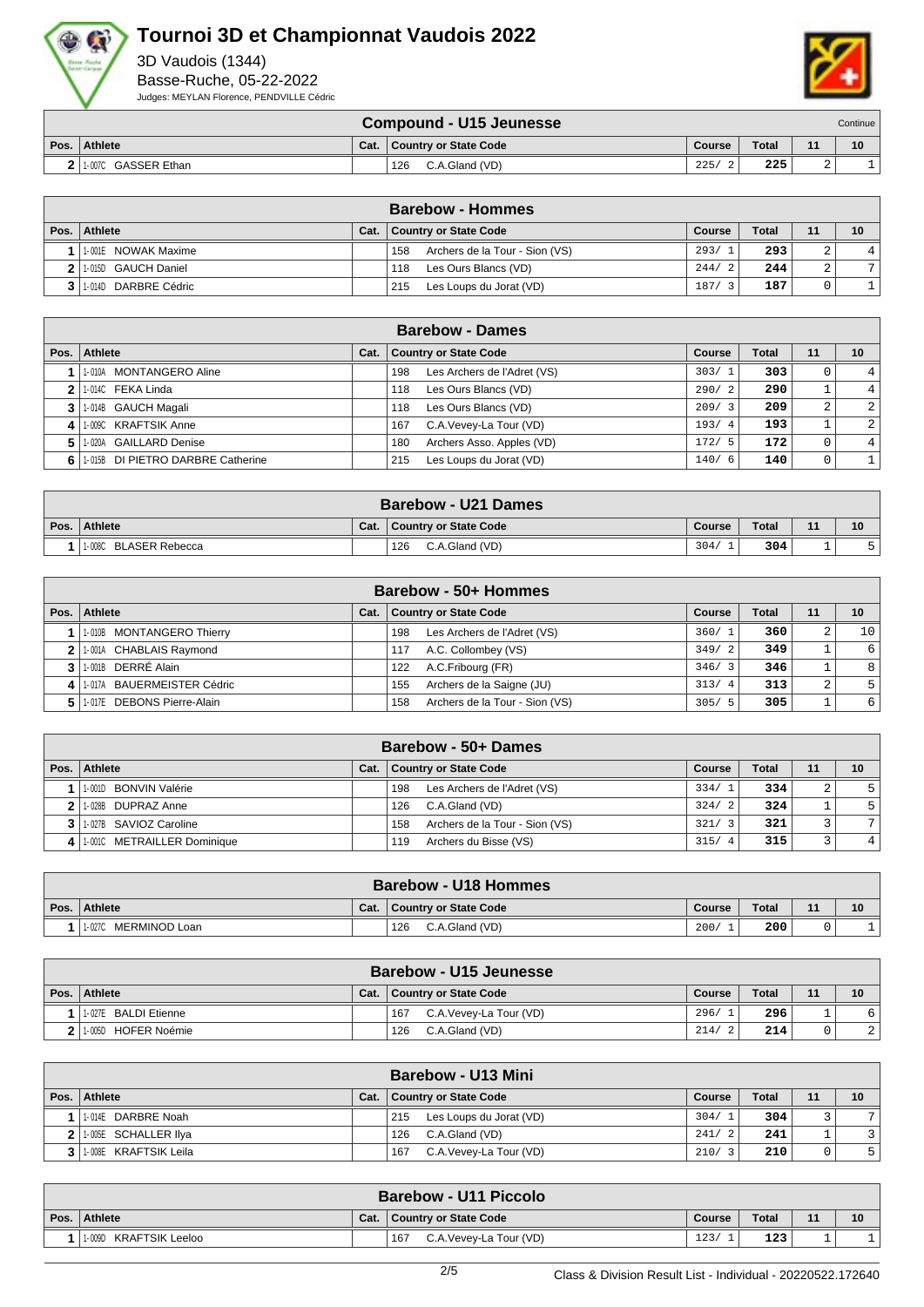



|      | <b>Traditional - Hommes</b> |      |                                       |             |              |    |          |  |  |  |  |
|------|-----------------------------|------|---------------------------------------|-------------|--------------|----|----------|--|--|--|--|
| Pos. | Athlete                     | Cat. | <b>Country or State Code</b>          | Course      | <b>Total</b> | 11 | 10       |  |  |  |  |
|      | 1-021B CAUBRIÈRE Arnaud     |      | T.A. Les Geneveys/Coffrane (NE<br>191 | 269/1       | 269          |    | 8        |  |  |  |  |
|      | 1-024B LAVANCHY Mike        |      | T.A. Les Geneveys/Coffrane (NE<br>191 | 251/2       | 251          | 2  | 4        |  |  |  |  |
| 3    | 1-012A REIN Frank           |      | C.A.Gland (VD)<br>126                 | 235/3       | 235          | 0  | 6        |  |  |  |  |
| 4    | 1-015A KAESER Mathieu       |      | Les Ours Blancs (VD)<br>118           | 225/4       | 225          | 0  |          |  |  |  |  |
| 5.   | 1-006B LECRY Alexandre      |      | Fun Archerie (GE)<br>219              | 164/5       | 164          |    | $\Omega$ |  |  |  |  |
| 6    | 1-004B CHARLES Alain        |      | Les Loups du Jorat (VD)<br>215        | 159/<br>- 6 | 159          |    |          |  |  |  |  |
|      | 1-011D ROUGEMONT Aymeric    |      | Fun Archerie (GE)<br>219              | 123/7       | 123          |    | $\Omega$ |  |  |  |  |

|                           |      | <b>Traditional - Dames</b>            |        |              |    |    |
|---------------------------|------|---------------------------------------|--------|--------------|----|----|
| Pos.   Athlete            | Cat. | <b>Country or State Code</b>          | Course | <b>Total</b> | 11 | 10 |
| 1 1:002C ELZINGRE Solène  |      | Cdar (Vd)<br>139                      | 267/1  | 267          |    |    |
| 2 1:004C CHARLES Sandrine |      | 215<br>Les Loups du Jorat (VD)        | 233/2  | 233          |    |    |
| 3 1.024A LAVANCHY Elodie  |      | T.A. Les Geneveys/Coffrane (NE<br>191 | 163/3  | 163          |    | 2  |
| 4   1-002E LAVASTE Léa    |      | C.A.Gland (VD)<br>126                 | 133/4  | 133          |    |    |
| 5 1003E CRITTIN Lisianne  |      | Les Archers de l'Adret (VS)<br>198    | 124/5  | 124          |    | 2  |

| <b>Traditional - U21 Dames</b> |      |                          |               |              |             |           |  |  |  |
|--------------------------------|------|--------------------------|---------------|--------------|-------------|-----------|--|--|--|
| Pos. Athlete                   | Cat. | Country or State Code    | <b>Course</b> | <b>Total</b> | $-11$       | 10        |  |  |  |
| TAN Amélie<br>1-020D           |      | 219<br>Fun Archerie (GE) | 152           | 152          | $\sim$<br>∼ | <u> 4</u> |  |  |  |

| Traditional - 50+ Hommes |                            |      |                                       |               |       |                |                |  |  |  |  |
|--------------------------|----------------------------|------|---------------------------------------|---------------|-------|----------------|----------------|--|--|--|--|
| Pos.                     | <b>Athlete</b>             | Cat. | <b>Country or State Code</b>          | <b>Course</b> | Total | 11             | 10             |  |  |  |  |
|                          | 1-026C KÖNIG Martin        |      | 109<br><b>BSC Forst (BE)</b>          | 398/1         | 398   | 2              | 10             |  |  |  |  |
| 2                        | 1-018E ROBERT Dominique    |      | Redback Archers (BE)<br>208           | 332/2         | 332   | 2              | 6              |  |  |  |  |
| 3                        | 1-016D JAGGY David         |      | 109<br><b>BSC Forst (BE)</b>          | 323/3         | 323   | 2              | 8              |  |  |  |  |
| 4                        | 1-003A BALET Nicolas       |      | Les Archers de l'Adret (VS)<br>198    | 313/4         | 313   | 2              | $\overline{4}$ |  |  |  |  |
| 5                        | 1-003B FISCHER Jean-Luc    |      | 138<br>C.A.Lausanne (VD)              | 303/5         | 303   | $1\,$          | 5              |  |  |  |  |
| 6                        | 1-010C HEFTI Pascal        |      | 198<br>Les Archers de l'Adret (VS)    | 302/6         | 302   | $\overline{2}$ | 3              |  |  |  |  |
|                          | 1-028E GFELLER Michel      |      | 125<br>Sagittaire Genève (GE)         | 285/7         | 285   | 1              | 3              |  |  |  |  |
| 8                        | 1-024D BOCHUD David        |      | 219<br>Fun Archerie (GE)              | 243/8         | 243   | $\mathbf 1$    | $\mathbf{3}$   |  |  |  |  |
| 9                        | 1-011B BALLESTEROS Serge   |      | 138<br>C.A.Lausanne (VD)              | 240/9         | 240   | $1\,$          | $\mathbf 0$    |  |  |  |  |
| 10                       | 1-021C DUMUID Stéphane     |      | T.A. Les Geneveys/Coffrane (NE<br>191 | 237/10        | 237   | 0              | $\mathbf{1}$   |  |  |  |  |
| 11                       | 1-019B ZURCHER Philippe    |      | 180<br>Archers Asso. Apples (VD)      | 216/11        | 216   | 0              | $\overline{a}$ |  |  |  |  |
| 12                       | 1-003C MENNA Carmine       |      | C.A.Gland (VD)<br>126                 | 215/12        | 215   | $\mathbf 0$    | $\overline{a}$ |  |  |  |  |
| 13                       | 1-008B BLASER Thierry      |      | C.A.Gland (VD)<br>126                 | 201/13        | 201   | $\mathbf 0$    | $\mathbf 0$    |  |  |  |  |
| 14                       | 1-016F FLÜELI Walter       |      | 208<br>Redback Archers (BE)           | 190/14        | 190   | 0              | 3              |  |  |  |  |
| 15                       | 1-014A OULEVEY Jean-Pierre |      | Les Ours Blancs (VD)<br>118           | 182/15        | 182   | 1              | $\overline{a}$ |  |  |  |  |
| 16                       | 1-016A FUHRER René         |      | BV Bern (BE)<br>108                   | 174/16        | 174   | $\mathbf 0$    | $\overline{a}$ |  |  |  |  |
| 17                       | 1-019D SALLIN Jacques      |      | 219<br>Fun Archerie (GE)              | 108/17        | 108   | $\mathbf 0$    | $\mathbf 0$    |  |  |  |  |
| 18 I                     | 1-011E ROUGEMONT Philippe  |      | 219<br>Fun Archerie (GE)              | 82/18         | 82    | 0              | 0              |  |  |  |  |

| <b>Traditional - 50+ Dames</b> |      |                                       |                        |              |    |    |  |  |  |  |
|--------------------------------|------|---------------------------------------|------------------------|--------------|----|----|--|--|--|--|
| Pos.   Athlete                 | Cat. | <b>Country or State Code</b>          | Course                 | <b>Total</b> | 11 | 10 |  |  |  |  |
| 1-027D MEYLAN Nicole           |      | C.A.Gland (VD)<br>126                 | 234/1                  | 234          |    |    |  |  |  |  |
| 2 1.017B MARCACCI Isabelle     |      | Archers de la Saigne (JU)<br>155      | 201/2                  | 201          | 0  |    |  |  |  |  |
| 3 1.016B SCHWARB Piroska       |      | 137<br>BS Langnau (BE)                | 200/3                  | 200          |    |    |  |  |  |  |
| 4 1.017C LORETAN Chantal       |      | Archers de la Tour - Sion (VS)<br>158 | 144/<br>$\overline{4}$ | 144          | 0  |    |  |  |  |  |

| <b>Traditional - U18 Hommes</b> |      |                                  |        |              |    |                |  |  |  |  |
|---------------------------------|------|----------------------------------|--------|--------------|----|----------------|--|--|--|--|
| Pos. Athlete                    | Cat. | Country or State Code            | Course | <b>Total</b> | 11 | 10             |  |  |  |  |
| PERCHE Timothée<br>1-020F       |      | Archers Asso. Apples (VD)<br>180 | 191/1  | 191          |    | $\overline{2}$ |  |  |  |  |
| 2 1.0060 MAFFIOLI Gaetano       |      | Fun Archerie (GE)<br>219         | 152/2  | 152          |    | $\overline{0}$ |  |  |  |  |
| 3   1-020E TAN Carlos           |      | Fun Archerie (GE)<br>219         | 88/    | 88           | 0  | $\circ$        |  |  |  |  |

|      | <b>Traditional - U18 Dames</b> |      |                             |        |       |    |                 |  |  |  |
|------|--------------------------------|------|-----------------------------|--------|-------|----|-----------------|--|--|--|
| Pos. | <b>Athlete</b>                 | Cat. | Country or State Code       | Course | Total | 11 | 10 <sup>°</sup> |  |  |  |
|      | 1-018D CASELLE Laura           |      | 208<br>Redback Archers (BE) | 208/   | 208   | -  |                 |  |  |  |
|      |                                |      |                             |        |       |    |                 |  |  |  |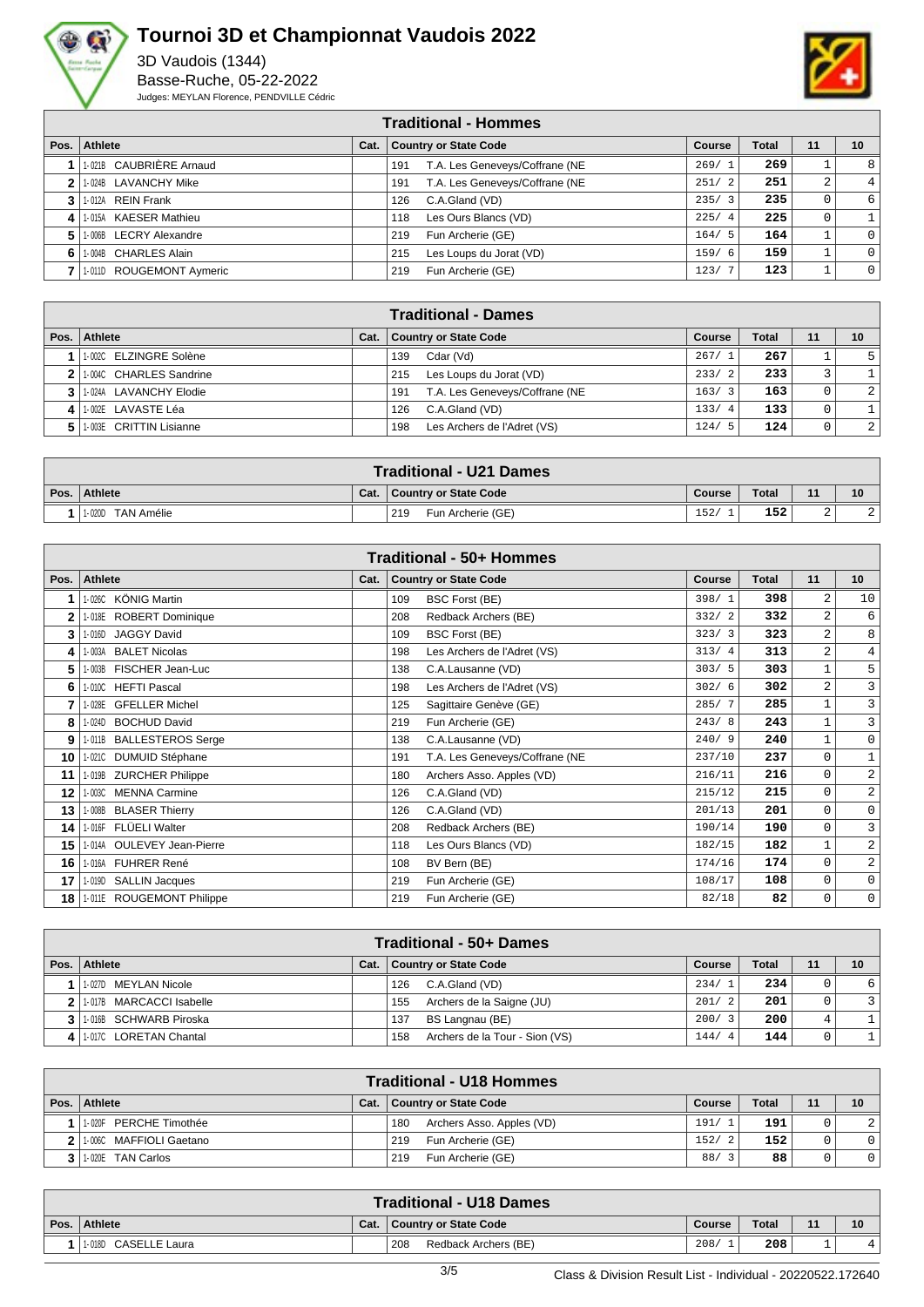



|      | <b>Traditional - U15 Jeunesse</b> |      |                          |        |              |    |                 |  |  |  |
|------|-----------------------------------|------|--------------------------|--------|--------------|----|-----------------|--|--|--|
| Pos. | <b>Athlete</b>                    | Cat. | Country or State Code    | Course | <b>Total</b> | 11 | 10 <sup>1</sup> |  |  |  |
|      | 1004E SIMON Kénann                |      | 219<br>Fun Archerie (GE) | 407/   | 407          |    |                 |  |  |  |
|      | 2   1-024E BOCHUD Jolan           |      | 219<br>Fun Archerie (GE) | 276/   | 276          |    |                 |  |  |  |

|      | <b>Traditional - U13 Mini</b> |      |                          |        |              |    |    |  |  |  |
|------|-------------------------------|------|--------------------------|--------|--------------|----|----|--|--|--|
| Pos. | Athlete                       | Cat. | Country or State Code    | Course | <b>Total</b> | 11 | 10 |  |  |  |
|      | 1-024C BOCHUD Damien          |      | 219<br>Fun Archerie (GE) | 259/   | 259          |    |    |  |  |  |

| Longbow - Hommes                     |      |                       |        |              |    |    |  |  |  |
|--------------------------------------|------|-----------------------|--------|--------------|----|----|--|--|--|
| Pos. Athlete                         | Cat. | Country or State Code | Course | <b>Total</b> | 11 | 10 |  |  |  |
| <sup>1</sup> 1-002A MEYLAN Sébastien |      | C.A.Gland (VD)<br>126 | 273/   | 273          | ∠  | 4  |  |  |  |

| Longbow - Dames           |  |                              |        |       |    |             |  |  |  |
|---------------------------|--|------------------------------|--------|-------|----|-------------|--|--|--|
| Pos. Athlete              |  | Cat.   Country or State Code | Course | Total | 11 | 10          |  |  |  |
| 1-012B BERTHOLET Laurence |  | Cdar (Vd)<br>139             | 194/   | 194   |    | $\cap$<br>▵ |  |  |  |

|              | Longbow - 50+ Hommes       |      |                                  |        |              |    |                |  |  |  |  |  |
|--------------|----------------------------|------|----------------------------------|--------|--------------|----|----------------|--|--|--|--|--|
| Pos.         | Athlete                    | Cat. | <b>Country or State Code</b>     | Course | <b>Total</b> | 11 | 10             |  |  |  |  |  |
|              | 1-028C BIRRAUX Guy         |      | <b>CDAG Genève (GE)</b><br>124   | 275/   | 275          |    | $\Omega$       |  |  |  |  |  |
| $\mathbf{2}$ | 1-003F DESSIEX Jacques     |      | C.A.Gland (VD)<br>126            | 267/2  | 267          |    | 4              |  |  |  |  |  |
| 3            | 1-028A MOTTIER René        |      | C.A.Gland (VD)<br>126            | 258/3  | 258          |    | $\overline{3}$ |  |  |  |  |  |
| 4            | 1-020B ZURCHER Frédéric    |      | Archers Asso. Apples (VD)<br>180 | 256/4  | 256          | 3  |                |  |  |  |  |  |
| 5            | 1-028D BOUDINEAU Christian |      | <b>CDAG Genève (GE)</b><br>124   | 238/5  | 238          |    |                |  |  |  |  |  |
| 6            | 1-004A FREI Stéphane       |      | 219<br>Fun Archerie (GE)         | 237/6  | 237          |    | 2 <sup>1</sup> |  |  |  |  |  |
|              | 1-005A JAN Marc-Henri      |      | C.A.Gland (VD)<br>126            | 231/7  | 231          | 0  | 4              |  |  |  |  |  |
| 8            | 1-003D AUBERT Vincent      |      | A.C. Yverdon<br>172              | 159/8  | 159          | 0  |                |  |  |  |  |  |
| 9            | 1-019A VERBOUX Fabrice     |      | Archers Asso. Apples (VD)<br>180 | 156/9  | 156          | 0  | $\overline{3}$ |  |  |  |  |  |

|      | Longbow - 50+ Dames              |      |                                |        |              |    |    |  |  |  |
|------|----------------------------------|------|--------------------------------|--------|--------------|----|----|--|--|--|
| Pos. | Athlete                          | Cat. | Country or State Code          | Course | <b>Total</b> | 11 | 10 |  |  |  |
|      | <b>BADAN Liselotte</b><br>1-002B |      | 215<br>Les Loups du Jorat (VD) | 218/   | 218          |    |    |  |  |  |

|   |                          |      | <b>Longbow - U13 Mini</b>     |               |              |    |                |
|---|--------------------------|------|-------------------------------|---------------|--------------|----|----------------|
|   | Pos. Athlete             | Cat. | <b>Country or State Code</b>  | <b>Course</b> | <b>Total</b> | 11 | 10             |
|   | 1-022D FONJALLAZ Adrien  |      | Fun Archerie (GE)<br>219      | 192/1         | 192          |    |                |
|   | 1.019C VAN BEVER Enrique |      | Fun Archerie (GE)<br>219      | 184/2         | 184          |    | 2 <sup>1</sup> |
|   | 3 1 1 0210 DUFOUR Owen   |      | Fun Archerie (GE)<br>219      | 160/3         | 160          |    |                |
| 4 | 1-008D KRAFTSIK Noah     |      | C.A.Vevey-La Tour (VD)<br>167 | 108/4         | 108          |    |                |
|   | 1-023E GOTTRAUX Noé      |      | Fun Archerie (GE)<br>219      | 89/<br>- 5    | 89           |    | 0 <sup>1</sup> |

| Longbow - U11 Piccolo |  |                              |        |       |    |    |  |  |  |  |
|-----------------------|--|------------------------------|--------|-------|----|----|--|--|--|--|
| Pos. Athlete          |  | Cat.   Country or State Code | Course | Total | 11 | 10 |  |  |  |  |
| 1.004D AMIR Tom       |  | 219<br>Fun Archerie (GE)     | 140/   | 140   |    |    |  |  |  |  |

| <b>Historicalbow - Hommes</b> |      |                              |        |              |    |                |  |  |  |  |  |
|-------------------------------|------|------------------------------|--------|--------------|----|----------------|--|--|--|--|--|
| Pos. Athlete                  | Cat. | <b>Country or State Code</b> | Course | <b>Total</b> | 11 | 10             |  |  |  |  |  |
| 1-016E BIGLER Hans-Peter      | VH   | BS Thun (BE)<br>165          | 225/   | 225          |    |                |  |  |  |  |  |
| 1-026A HALLER Kim             |      | <b>BSC Forst (BE)</b><br>109 | 211/2  | 211          |    |                |  |  |  |  |  |
| 1-012E KUNZLER René           | VH   | C.A.Gland (VD)<br>126        | 168/   | 168          |    | 0 <sup>1</sup> |  |  |  |  |  |

| <b>Guest Compound - Hommes</b> |  |                                     |        |              |    |    |  |  |  |  |
|--------------------------------|--|-------------------------------------|--------|--------------|----|----|--|--|--|--|
| Pos. Athlete                   |  | Cat.   Country or State Code        | Course | <b>Total</b> | 11 | 10 |  |  |  |  |
| 1-025E GONCALVES Ricardo       |  | ohne Klub / sans club (NUL)<br>1030 | 420/   | 420          |    |    |  |  |  |  |